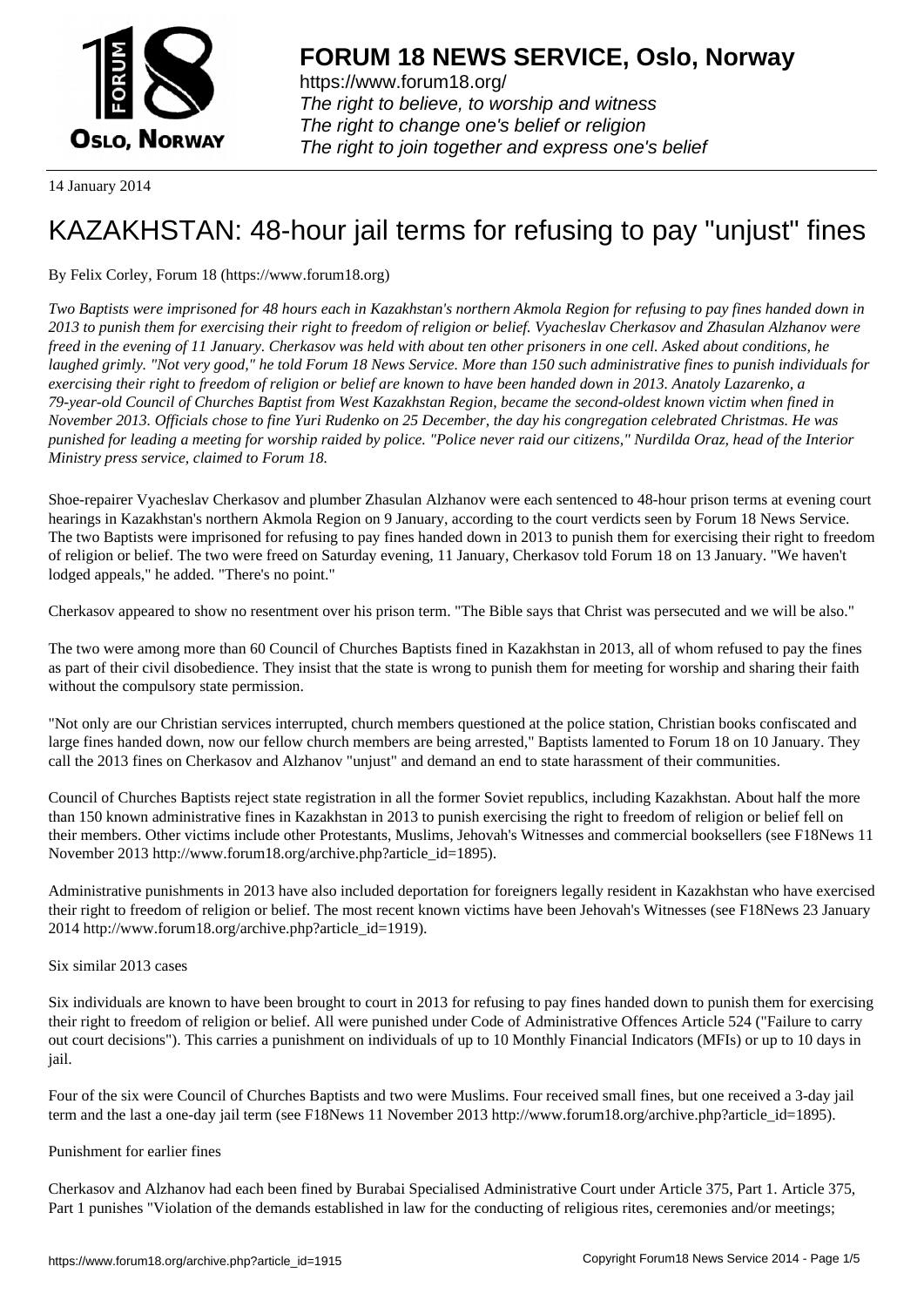religious content (designation) and objects of religious significance; and building of places of worship and changing the designation of buildings into places of worship".

Both fines were of 50 MFIs, 86,550 Tenge (3,500 Norwegian Kroner, 400 Euros or 560 US Dollars). Cherkasov's fine had been handed down on 5 March 2013, Alzhanov's on 9 August 2013. Both fines were upheld on appeal, but in Cherkasov's case the court-ordered destruction of religious literature – including Bibles – was overturned amid widespread public outrage (see F18News 10 April 2013 http://www.forum18.org/archive.php?article\_id=1822).

Since the fines were handed down, both Cherkasov and Alzhanov were summoned repeatedly by bailiffs at the Burabai District Specialised Administrative Court because of their refusal to pay. Bailiffs threatened them with a new administrative case, Baptists told Forum 18. On the morning of 9 January 2014 they were again summoned and handed records of the opening of cases under Administrative Code Article 524.

"Unexpectedly", Baptists told Forum 18, Cherkasov and Alzhanov were summoned to court at 6 pm the same evening, 9 January. There, Judge Damir Shamuratov found them guilty in separate hearings and sentenced each to 48-hours' imprisonment in the district police holding cells. Both verdicts, seen by Forum 18, note that the two Baptists "categorically refuse" to pay the fines.

Cherkasov said he and Alzhanov were taken to different cells. Cherkasov was with about ten other prisoners in one cell. Asked about conditions there, he laughed grimly. "Not very good," he told Forum 18.

Forum 18 was unable to reach Judge Shamuratov on 13 and 14 January. An official at the court bailiffs' office in Burabai, who did not give his name, defended the further prosecutions to Forum 18 on 13 January.

Why do police arrest, raid religious believers?

Press officials of the Interior Ministry in the capital Astana appeared unable to explain why police – including officers of Departments for the Struggle Against Extremism – take part in raids on meetings for worship and detain individuals talking about their faith with others on the street.

"Police never raid our citizens," Nurdilda Oraz, head of the Interior Ministry press service and spokesperson for the Interior Minister, claimed to Forum 18 from Astana on 14 January. "Police officers can only protect the rights of society and defend the interests of the people." Asked what people he had in mind, given that the overwhelming majority of those present at raided religious meetings and those arrested on the streets are Kazakh citizens, Oraz repeated his answer.

Asked about police raids on religious meetings – including a 13 October 2013 raid on a Baptist Sunday worship meeting in Taldykorgan near the commercial capital Almaty – Oraz said he did not have materials on this to hand.

Second-oldest known 2013 fine victim

Anatoly Lazarenko, a 79-year-old Council of Churches Baptist from West Kazakhstan Region, became the second-oldest known victim in 2013 of fines to punish individuals for exercising the right to freedom of religion or belief. He was fined 50 MFIs, 86,550 Tenge, on 28 November 2013 by Judge Aynur Kadyrova at Oral (Uralsk) Specialised Administrative Court under Administrative Code Article 374-1, Part 2.

Article 374-1, Part 2 punishes "Participation in the activity of an unregistered, halted, or banned religious community or social organisation".

The record for the oldest known victim of religiously-motivated fines in Kazakhstan in 2013 is held by fellow Baptist Yegor Prokopenko, who was 86 when fined in April 2013. Three other pensioners in their seventies in addition to Lazarenko are known to have been fined in 2013 (see F18News 11 November 2013 http://www.forum18.org/archive.php?article\_id=1895).

Six other church members in addition to Lazarenko were each fined 50 MFIs at Oral Specialised Administrative Court under Article 374-1, Part 2, according to the verdicts seen by Forum 18: Sergei Krasnov on 3 December 2013; Vladimir Nelepin and his younger brother Aleksandr Nelepin on 5 December 2013; Nikolai Novikov and Andrei Labinsky on 18 December 2013; and Vladimir Trifonov on 20 December.

Similar cases against church members Serkali Kumargaliev, Kenzhetai Baytinov and Ivan Isayev were rejected in separate hearings in December 2013 as they failed to turn up to the hearings and the judges insisted their presence was required.

The seven church members were fined after up to 16 police officers and journalists – led by the local religious affairs official – raided their church's meeting for Sunday worship on 10 November 2013 in Oral (see F18News 21 November 2013 http://www.forum18.org/archive.php?article\_id=1898).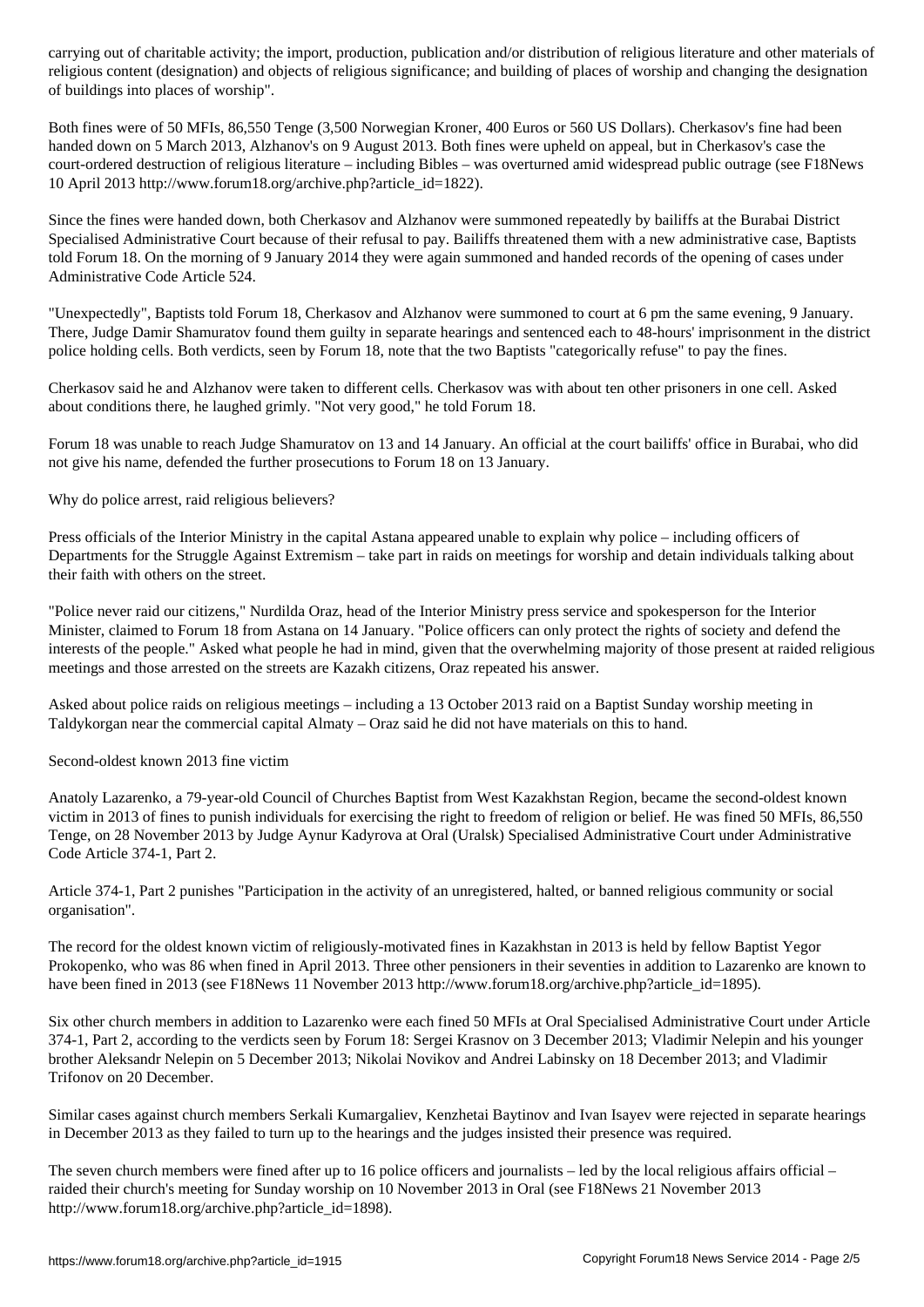On 21 November 2013, in a record seen by Forum 18, court bailiffs also brought a case against Novikov under Administrative Code Article 524 for refusing to pay one of the two fines handed down on him earlier in 2013. But his failure to attend successive hearings in December 2013 resulted in the case being returned to bailiffs.

Novikov was twice fined 50 MFIs by Akzhaik District Court in April and May 2013. Like other Council of Churches Baptists he refused to pay (see F18News 11 November 2013 http://www.forum18.org/archive.php?article\_id=1895). He was then added to the Justice Ministry list of citizens banned from leaving Kazakhstan.

Bailiff Yerkebulan Andakulov, who prepared the new case, defended the decision to bring Novikov to trial and the ban on him leaving Kazakhstan. "Novikov failed to fulfil a court decision," he told Forum 18 from Oral on 14 January. Asked why he should be punished for exercising his right to freedom of religion or belief, Andakulov responded: "That's not a question for me. I just carry out court orders." He declined to say if and when the new case will return to court.

Raid

Further punishment?

Meanwhile, police raids have continued on meetings for worship, often followed by fines. On 13 October 2013, about 10 police officers raided a Baptist Sunday worship meeting in Taldykorgan in Almaty Region, Council of Churches Baptists complained to Forum 18 on 27 December 2013. The raid was led by Andrei Sorokin, an officer of the Regional Police's Department for the Struggle with Extremism. Among the raiders was local police officer Captain Yerlan Turusbekov.

"After the meeting ended, officers selected several church members and took written statements from them," Baptists recounted. Yuri Rudenko, who had led the service, was summoned to the police on 21 October 2013 and told that a case had been launched against him under Administrative Code Article 374-1, Part 1.

Article 374-1, Part 1 punishes "Leading, participating in, or financing an unregistered, halted, or banned religious community or social organisation".

Captain Turusbekov defended the raid on the church meeting. "They did nothing wrong, but the law demands that they have registration," he insisted to Forum 18 from Taldykorgan on 14 January 2014. Asked why, given that Kazakhstan's Constitution guarantees freedom of religion or belief with no mention of compulsory state registration, Turusbekov repeated that the law demands it. He then declined to answer any other questions, saying he needed permission from his superiors.

Forum 18 was unable to reach Sorokin at the Department for the Struggle with Extremism.

Christmas Day fine follows raid

Rudenko was brought to Taldykorgan Inter-District Specialised Administrative Court on 25 December 2013. Judge Zharas Arystanbekov found him guilty under Article 374-1, Part 1 and fined him 100 MFIs, 173,100 Tenge, according to the verdict seen by Forum 18.

"Officials knew 25 December was our festival of Christ's birth," Rudenko told Forum 18 from Taldykorgan on 14 January. "It was a normal working day, but we don't know if they specially chose it for the hearing." Church members came to the hearing to support him. The church celebrated Christmas that evening without disturbance from the authorities.

Saule Arzanbekova, head of Taldykorgan Akimat's Internal Policy Department, confirmed to Forum 18 on 13 January that she had attended the court hearing and confirmed that Rudenko's chuch has no state registration. However, she then claimed that she could hear none of Forum 18's other questions as to why the community needs state registration and why he should have been fined. Forum 18's end of the line was clear. When Forum 18 called back the line had been switched to a fax machine.

Rudenko lodged an appeal against the ruling. He told Forum 18 that Almaty Regional Court has not yet set a date to hear the appeal.

Local Baptists reject the fine as "unjust" and call for it to be overturned. They also call for the Church "to be able to praise God unobstructed".

### Sharing faith obstructed

A group of Council of Churches Baptists were obstructed sharing their faith in the village of Komarovka on 15 August 2013, as they told Forum 18 on 11 January 2014. The village is in Kostanai Region of northern Kazakhstan a few kilometres (miles) from the border with Russia.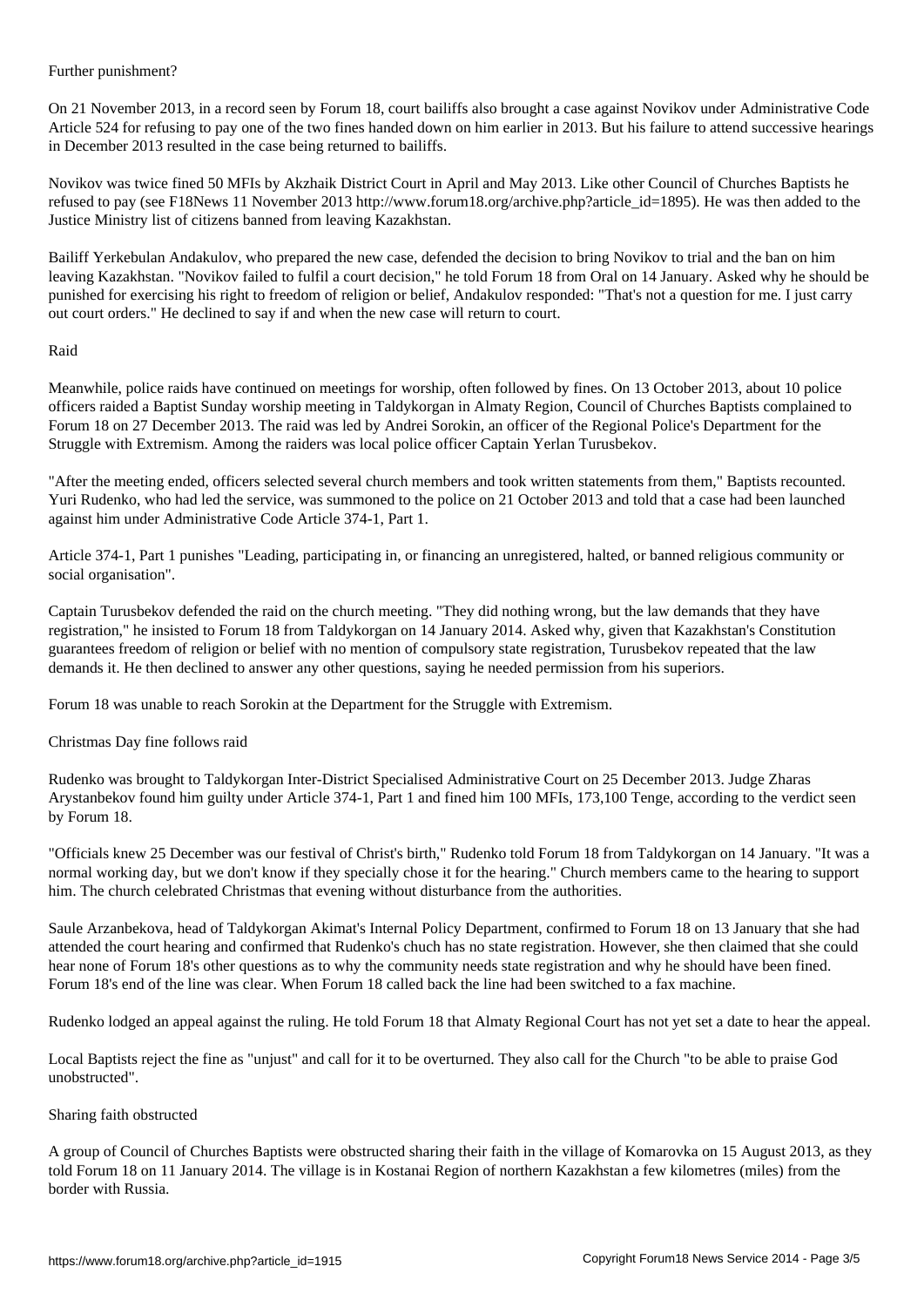threatened to call the police. They ignored her demands and completed their meeting.

Baptists say that on the way home by car, police followed them from the village. Some 40 kms (25 miles) away, police stopped them and ordered them to go to Denisovka District Police. Officers questioned one of the Baptists, Mikhail Milkin who is from Shchuchinsk in Akmola Region. They took several books from him before releasing him.

Sarina denies that she threatened the Baptists. "No-one threatened them – I simply told them they weren't allowed to hold a meeting," she told Forum 18 from Komarovka on 14 January 2014. "They must have registration to hold a religious meeting – that's the law." Asked why religious meetings need permission, she responded: "You need permission from the authorities - for any meeting."

Sarina insisted that she had not called the police, but declined to say who had. "I told my bosses – that's all I did."

Fine

Back at home in Shchuchinsk 700 kms (450 miles) away, Milkin received a summons to Denisovka Prosecutor's Office on 9 November 2013. Because of the distance he did not go, Baptists told Forum 18. About a week later he was informed a case had been launched against him under Administrative Code Article 375, Part 1.

On 9 December 2013, Judge Vladimir Leleka of Denisovka District Court found Milkin guilty in his absence under Article 375, Part 1 and fined him 50 MFIs, 86,550 Tenge, according to the verdict seen by Forum 18.

Strangely, the verdict describes Milkin as spreading the Jehovah's Witness faith. However, Judge Leleka seemed unconcerned. "Materials in the case, which weren't cited in court, belonged to Jehovah's Witnesses," he told Forum 18 on 14 January. "But if I committed a mistake the Regional Court will correct it."

Judge Leleka declined to discuss whether it was right or wrong that individuals are punished for exercising their right to freedom of religion or belief. "I'm governed by the law," he insisted.

Appeal

Milkin appealed against the decision, explaining that he was unable to attend the December 2013 hearing for family reasons and protesting his innocence of any wrongdoing. He pointed out that Article 20 of Kazakhstan's Constitution guarantees that "Everyone has the right freely to receive and distribute information by any means not banned by law." "So it is my right as a citizen of Kazakhstan to use any of many possibilities not banned by law to give out literature," he told the Regional Court.

Milkin also complained that the verdict inaccurately claimed that he had "spread the Jehovah's Witness teachings and distributed religious literature of this faith to villagers". He insisted he had never belonged to that community and had never distributed its literature.

Kostanai Regional Court is due to hear Milkin's appeal on 15 January, the court website notes. (END)

Reports on freedom of thought, conscience and belief in Kazakhstan can be found at http://www.forum18.org/Archive.php?query=&religion=all&country=29.

For more background, see Forum 18's Kazakhstan religious freedom survey at http://www.forum18.org/Archive.php?article\_id=1352.

For a personal commentary from 2005 on how attacking religious freedom damages national security in Kazakhstan, see F18News http://www.forum18.org/Archive.php?article\_id=564.

A compilation of Organisation for Security and Co-operation in Europe (OSCE) freedom of religion or belief commitments can be found at http://www.forum18.org/Archive.php?article\_id=1351.

Follow us on Twitter @Forum\_18 (http://twitter.com/forum\_18)

Follow us on Facebook @Forum18NewsService (http://www.facebook.com/Forum18NewsService)

All Forum 18 text may be referred to, quoted from, or republished in full, if Forum 18 is credited as the source.

All photographs that are not Forum 18's copyright are attributed to the copyright owner. If you reuse any photographs from Forum 18's website, you must seek permission for any reuse from the copyright owner or abide by the copyright terms the copyright owner